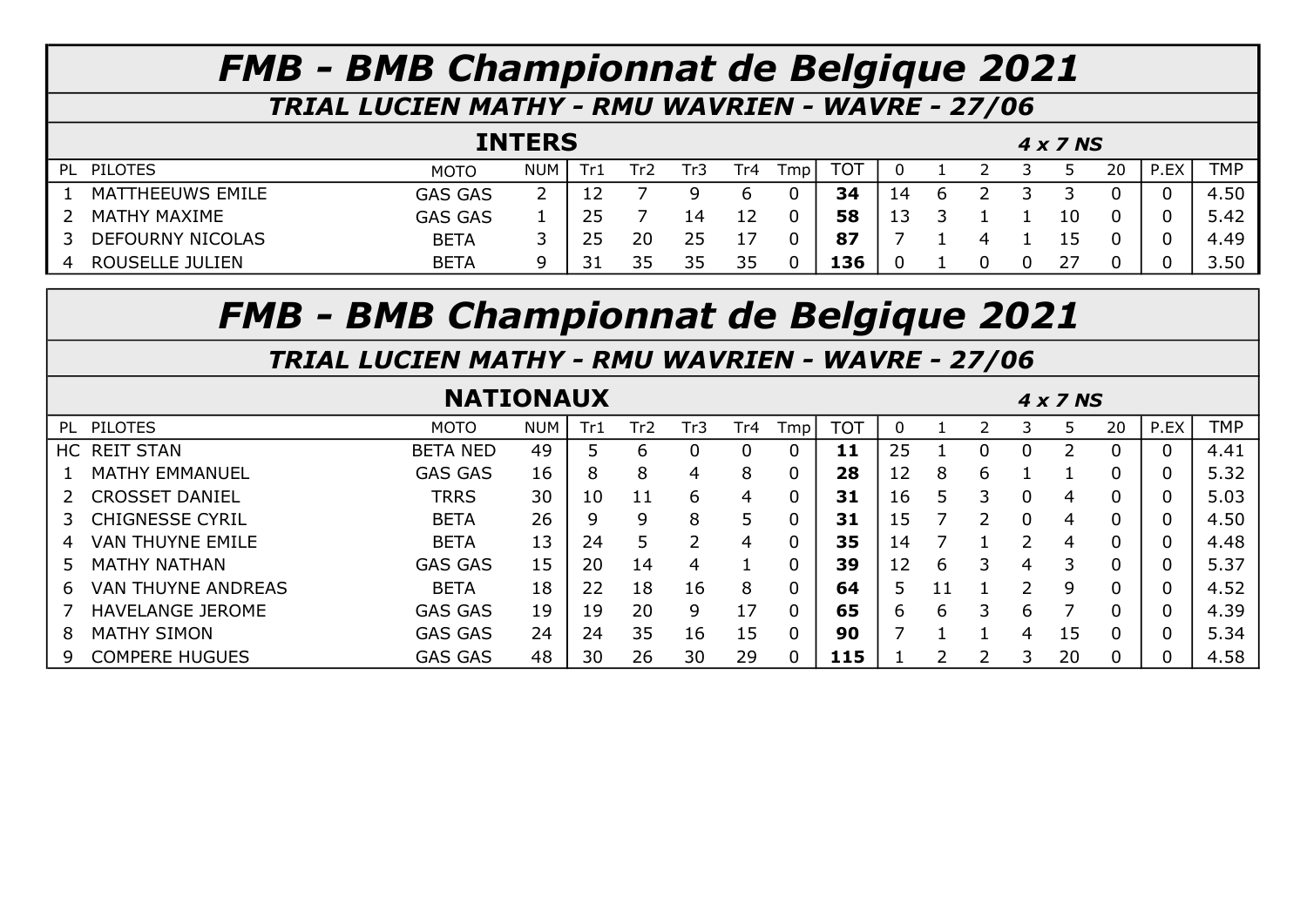#### TRIAL LUCIEN MATHY - RMU WAVRIEN - WAVRE - 27/06

|    |                         |                  |            |     |                 |     | 4 x 7 NS |     |            |    |    |   |   |   |    |      |            |
|----|-------------------------|------------------|------------|-----|-----------------|-----|----------|-----|------------|----|----|---|---|---|----|------|------------|
| PL | <b>PILOTES</b>          | <b>CLUB</b>      | <b>NUM</b> | Tr1 | Tr <sub>2</sub> | Tr3 | Tr4      | Tmp | <b>TOT</b> | 0  |    |   |   |   | 20 | P.EX | <b>TMP</b> |
|    | PUTTEMANS NICOLAS       | <b>ARDENNES</b>  | 51         |     |                 |     | 4        | 0   | 6          | 24 |    |   |   |   |    |      | 4.27       |
|    | <b>BARIGAND ALAIN</b>   | <b>BETA</b>      | 64         | 4   |                 | 4   |          | 0   | 12         |    | 10 |   |   |   |    |      | 4.30       |
|    | <b>VERKENNE ERIC</b>    | <b>DISON</b>     | 71         | 8   |                 |     |          | 0   | 16         | 16 |    |   |   |   |    |      | 4.31       |
| 4  | <b>HOUGARDY PASCAL</b>  | <b>DISON</b>     | 66         | 10  | q               | 4   | 8        | 0   | 31         | 13 | q  |   |   |   |    |      | 4.27       |
| 5  | <b>MASSIN CHRISTIAN</b> | <b>DISON</b>     | 54         |     | 10              | 12  | b        | 0   | 39         |    | 12 | b |   |   | n  |      | 4.30       |
| b  | LAMBILLOTTE FREDERIC    | <b>WAVRE</b>     | 58         | 10  | 14              | 6   | 11       | 0   | 41         | 10 |    |   | b |   |    |      | 4.51       |
|    | <b>HERREMANS JOHAN</b>  | TORHOUT          | 53         | 18  | 4               | 15  | b        | 0   | 43         | 9  |    | 4 |   | △ |    |      | 4.36       |
| 8  | TRICOT LUC              | <b>MOLIGNARD</b> | 60         | 26  | 16              | 18  | 23       | 0   | 83         |    |    | b |   | b |    |      | 4.52       |

# FMB - BMB Championnat de Belgique 2021

|    |                           |                |            |     | 4 x 7 NS |     |     |     |    |  |  |    |            |
|----|---------------------------|----------------|------------|-----|----------|-----|-----|-----|----|--|--|----|------------|
| PL | <b>PILOTES</b>            | <b>CLUB</b>    | <b>NUM</b> | ۱r۶ | ГrЗ      | Tr4 | Tmp | тот |    |  |  | 20 | <b>TMP</b> |
|    | <b>BRAUWERS DJARNO</b>    | <b>TORHOUT</b> | 123        |     |          |     |     | 18  |    |  |  |    | 5.00       |
|    | <b>VANDE CRAEN VICTOR</b> | <b>DISON</b>   | 125        |     |          |     |     | 25  |    |  |  |    | 5.01       |
|    | <b>COTTON TIMO</b>        | <b>MONS</b>    | 116        |     |          |     |     | 38  | ∸∸ |  |  |    | 4.44       |
| 4  | <b>SAELENS LIAM</b>       | TORHOUT        | 111        |     | 14       |     |     | 39  |    |  |  |    | 4.50       |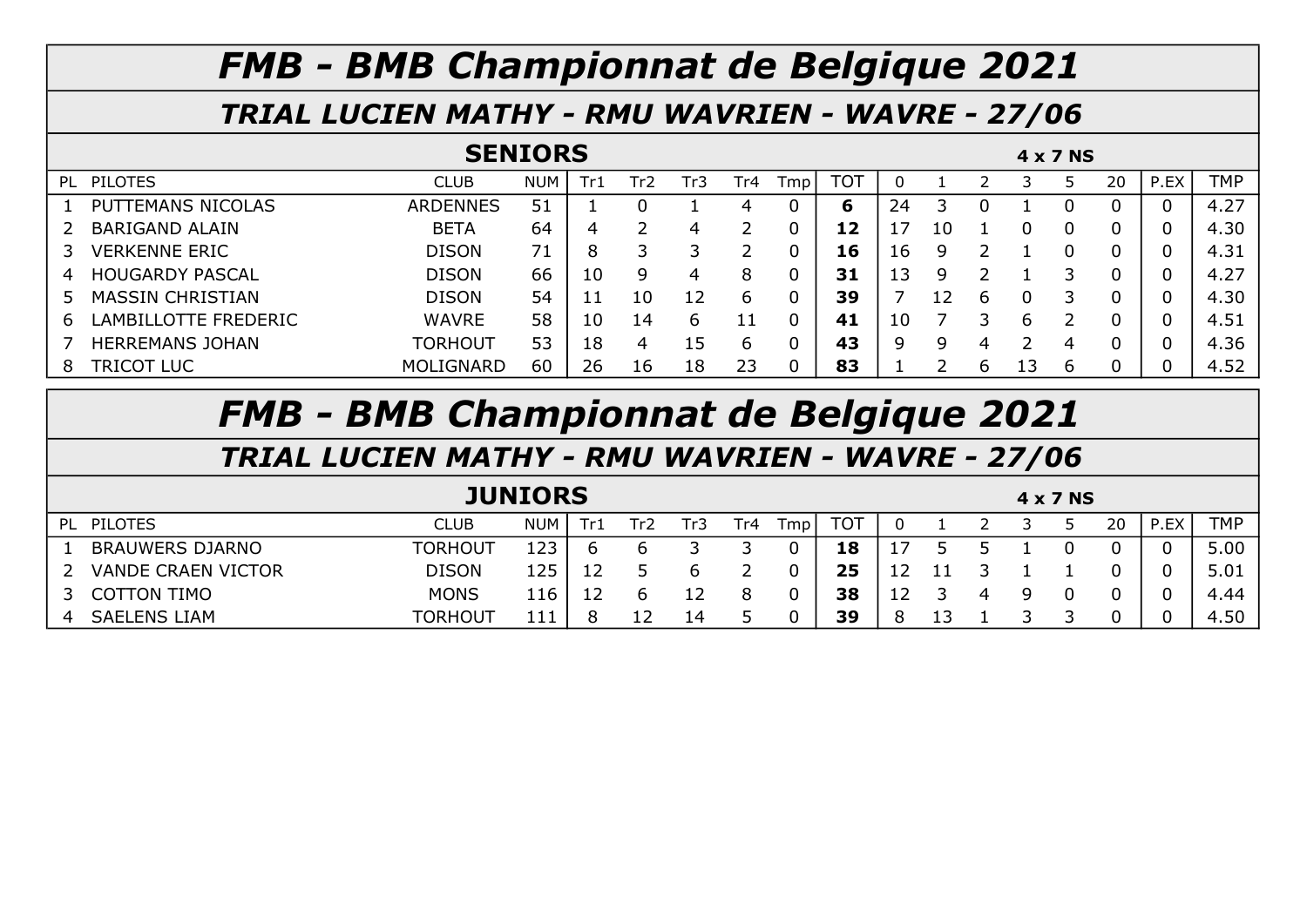|    |                           | <b>GENTLEMEN</b> |            |          |                 |                |                 |     |              |    |                |              | $4 \times 7$ NS |   |              |      |            |
|----|---------------------------|------------------|------------|----------|-----------------|----------------|-----------------|-----|--------------|----|----------------|--------------|-----------------|---|--------------|------|------------|
| PL | <b>PILOTES</b>            | <b>CLUB</b>      | <b>NUM</b> | Tr1      | Tr <sub>2</sub> | Tr3            | Tr <sub>4</sub> | Tmp | <b>TOT</b>   | 0  |                | 2            | 3               | 5 | 20           | P.EX | <b>TMP</b> |
|    | <b>MARAITE MARC</b>       | ST.VITH          | 230        | $\Omega$ | $\mathbf{0}$    | $\mathbf{0}$   | $\mathbf{0}$    | 0   | $\mathbf 0$  | 28 | $\mathbf{0}$   | $\mathbf{0}$ | $\Omega$        | 0 | $\mathbf{0}$ | 0    | 4.23       |
|    | <b>BOUDOUX NORBERT</b>    | <b>MONS</b>      | 225        | 0        | $\mathbf{1}$    | 0              | $\mathbf 0$     | 0   | 1            | 27 |                | 0            | 0               | 0 | 0            | 0    | 4.31       |
| 3  | <b>HEMES ALAIN</b>        | <b>MONS</b>      | 220        | $\Omega$ | $\Omega$        | 2              | 0               | 0   | $\mathbf{2}$ | 27 | 0              |              | 0               | 0 | 0            | 0    | 4.51       |
| 4  | <b>FERRO RAFAEL</b>       | <b>DISON</b>     | 210        | 0        | 1               |                | $\mathbf 0$     | 0   | $\mathbf{2}$ | 26 | 2              | 0            | 0               | 0 | 0            | 0    | 4.22       |
| 5  | <b>WINDELS KOEN</b>       | <b>TORHOUT</b>   | 205        | 3        | $\mathbf 1$     | 0              | $\mathbf 0$     | 0   | 4            | 25 | $\overline{2}$ |              | 0               | 0 | 0            | 0    | 4.34       |
| 6  | VAN DE KEERE KOEN         | <b>TORHOUT</b>   | 211        | $\Omega$ | 5               | 0              | $\overline{0}$  | 0   | 5            | 27 | $\mathbf{0}$   | $\Omega$     | 0               |   | 0            | 0    | 4.29       |
|    | <b>LOMBART STEPHANE</b>   | <b>MONS</b>      | 201        | 0        | 5               | 1              | $\mathbf 0$     | 0   | 6            | 26 |                | 0            | 0               |   | 0            | 0    | 4.31       |
| 8  | <b>DEWAELE XAVIER</b>     | <b>WAVRE</b>     | 234        | 6        | 1               | 0              | 0               | 0   | 7            | 25 | 2              | 0            | 0               |   | 0            | 0    | 4.41       |
| 9  | LECLERCQ RUDY             | <b>OMBRET</b>    | 215        | 4        | 3               |                |                 | 0   | 9            | 20 | 7              |              | 0               | 0 | 0            | 0    | 4.50       |
| 10 | <b>COLICCHIO MARIO</b>    | <b>MONS</b>      | 223        | 7        | 3               | 0              | 0               | 0   | 10           | 24 |                | 2            | 0               |   | 0            | 0    | 4.40       |
| 11 | <b>BOSMAN PIERRE</b>      | <b>WAVRE</b>     | 213        | 4        | 3               | $\overline{2}$ |                 | 0   | 10           | 21 | 5              |              |                 | 0 | 0            | 0    | 4.07       |
| 12 | <b>HAUBRECHTS BERNARD</b> | <b>DISON</b>     | 224        | 8        | 4               | 0              | $\mathbf 0$     | 0   | 12           | 21 | 3              | 3            |                 | 0 | 0            | 0    | 5.07       |
| 13 | DE LANDY MARC             | <b>MONS</b>      | 222        | 9        | $\overline{2}$  | 2              | 0               | 0   | 13           | 21 | 5              | 0            |                 |   | 0            | 0    | 4.58       |
| 14 | <b>LEMAIRE DAMIEN</b>     | <b>DISON</b>     | 214        | 2        | 5               | 6              | $\overline{2}$  | 0   | 15           | 21 | 5              | 0            | 0               | 2 | 0            | 0    | 4.53       |
| 15 | <b>DREZE BENOIT</b>       | <b>RLMOA</b>     | 235        | 6        |                 | 8              | $\mathbf 0$     | 0   | 21           | 17 | 7              | 2            | 0               | 2 | 0            | 0    | 4.59       |
| HС | <b>EJEUNE EDDY</b>        | <b>DISON</b>     | 229        | 18       | $\overline{2}$  | 5              | $\mathbf 0$     | 0   | 25           | 21 | 2              | $\Omega$     |                 | 4 | 0            | 0    | 4.22       |
| 16 | <b>REUL DANIEL</b>        | <b>EUPEN</b>     | 206        | 12       | 6               | 7              |                 | 0   | 26           | 18 | 5              | $\Omega$     | $\overline{2}$  | 3 | 0            | 0    | 4.59       |
| 17 | <b>SLEGERS GUY</b>        | <b>MOL</b>       | 218        | 15       | 11              | 10             | 6               | 0   | 42           | 9  | 8              | 3            | 6               | 2 | 0            | 0    | 5.01       |
| 18 | <b>JAMBON CLAUDE</b>      | <b>DISON</b>     | 216        | 20       | 13              | 13             | 8               | 0   | 54           | 13 | 3              | 3            | 0               | 9 | 0            | 0    | 4.40       |
|    | AB CORMAN MICHEL          | <b>DISON</b>     | 207        | 9        |                 |                |                 |     |              |    |                |              |                 |   |              |      |            |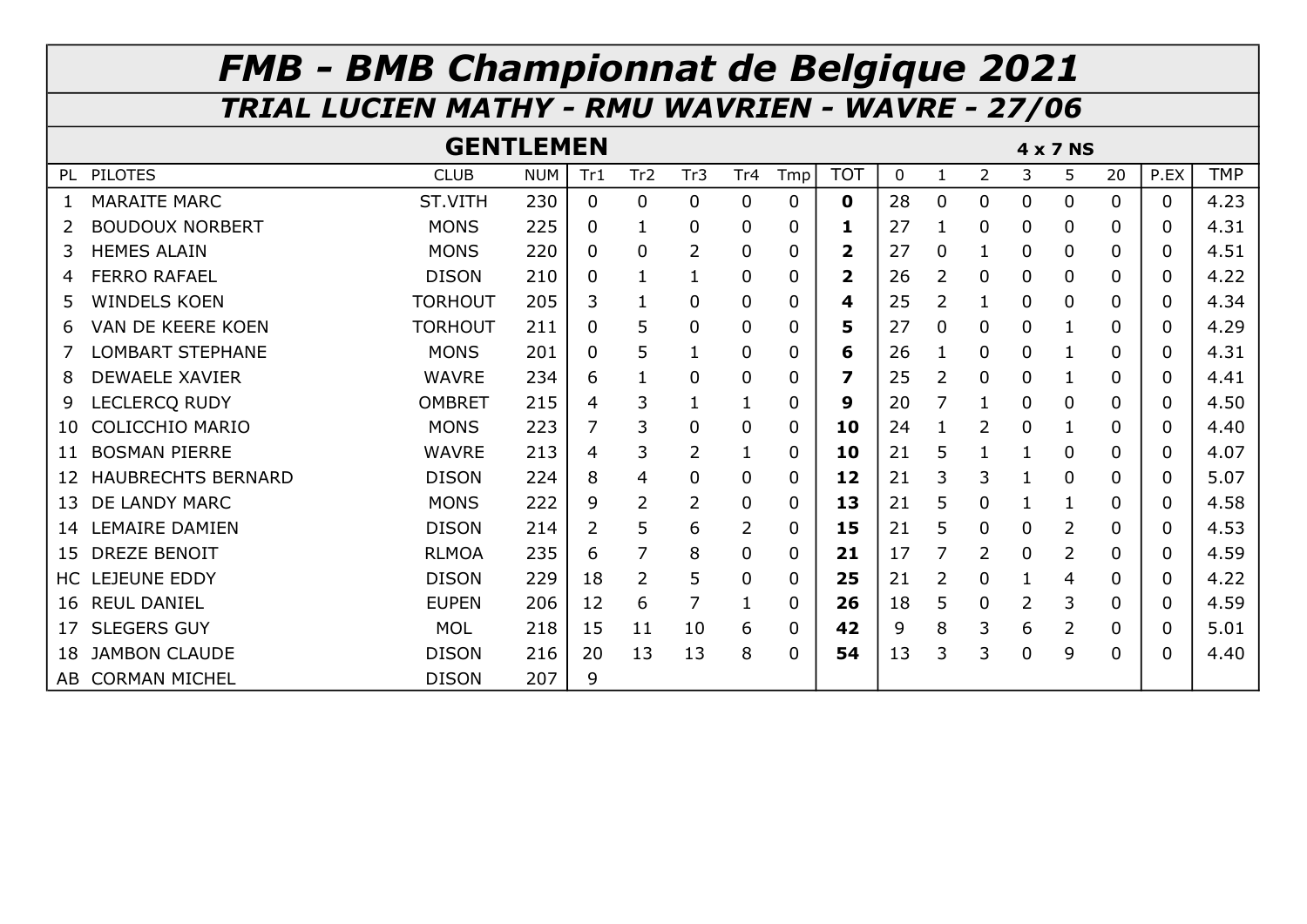#### TRIAL LUCIEN MATHY - RMU WAVRIEN - WAVRE - 27/06

|                          | <b>RANDONNEURS</b> |            |     |                 |     |      |      |            |    |   |   |  | 4 x 7 NS |    |          |            |
|--------------------------|--------------------|------------|-----|-----------------|-----|------|------|------------|----|---|---|--|----------|----|----------|------------|
| <b>PILOTES</b><br>PL     | <b>CLUB</b>        | <b>NUM</b> | Tr1 | Tr <sub>2</sub> | Tr3 | Tr4. | Tmpl | <b>TOT</b> |    |   |   |  |          | 20 | P.EX     | <b>TMP</b> |
| <b>DEVILLONI GABRIEL</b> | <b>DISON</b>       | 264        |     |                 |     |      |      | 6          | 24 |   |   |  |          |    | $\Omega$ | 4.13       |
| <b>HERZET DAMIEN</b>     | <b>DISON</b>       | 266        | 4   |                 |     |      |      | 8          | 20 | 8 |   |  |          |    |          | 4.52       |
| HC BREAKEVELD STEVE      | <b>OSTENDE</b>     | 259        |     |                 |     |      |      | 17         | 19 |   |   |  |          |    |          | 5.02       |
| HC WAEGEMAN WOUTER       |                    | 255        |     |                 | b   |      |      | 25         |    |   |   |  |          |    |          | 5.20       |
| MANTEAU MAXENCE          | <b>MONS</b>        | 262        | 15  | 8               | 4   |      |      | 29         | 13 |   | 4 |  |          |    |          | 4.54       |
| VAN MUYSEN MAXIME<br>4   | <b>DISON</b>       | 269        | 18  | 15              | 10  |      |      | 44         | 13 | 4 |   |  | h        |    |          | 4.51       |
| <b>JAMBON MAXIME</b>     | <b>DISON</b>       | 270        | 21  |                 | 11  | h    |      | 48         | 9  |   |   |  | 4        |    |          | 4.53       |

## FMB - BMB Championnat de Belgique 2021

|                                | <b>DEBUTANTS</b> |            |          |     |     |     |                 |            |    |    |   |   | 4 x 7 NS |          |      |            |
|--------------------------------|------------------|------------|----------|-----|-----|-----|-----------------|------------|----|----|---|---|----------|----------|------|------------|
| <b>PILOTES</b><br>PL           | <b>CLUB</b>      | <b>NUM</b> | Tr1      | Tr2 | Tr3 | Fr4 | T <sub>mp</sub> | <b>TOT</b> |    |    |   |   |          | 20       | P.EX | <b>TMP</b> |
| <b>TREMERIES RYAN</b><br>HC.   |                  | 343        |          |     |     |     | 0               | 9          | 21 |    |   |   |          |          |      | 5.51       |
| <b>FRANCOIS SAMMY</b>          |                  | 337        | 9        |     |     |     | 0               | 13         | 23 |    | 4 |   |          |          |      | 4.34       |
| <b>TIMMERS LAURENT</b>         | <b>DISON</b>     | 335        |          | 4   |     | 4   | 0               | 16         | 20 | 4  |   | 4 |          | 0        |      | 4.33       |
| TREMERIES JÜRGEN<br>HC .       |                  | 339        | 4        | 6   | 5   | 3   | 0               | 18         | 21 | 3  |   |   |          | 0        |      | 5.53       |
| <b>CORMAN NOLAN</b>            | <b>DISON</b>     | 344        | 9        | 5   |     | З   | 0               | 19         | 19 | 5  |   |   |          |          |      | 4.21       |
| <b>BOSMAN JEAN PIERRE</b><br>4 | <b>WAVRE</b>     | 334        | $\sigma$ | 6   |     | 4   | 0               | 19         |    |    |   |   |          |          |      | 5.01       |
| <b>REQUIER CINDY</b><br>5      | <b>DISON</b>     | 332        |          | 5   | q   | 9   | 0               | 30         | 12 | 10 |   |   |          | $\Omega$ |      | 4.22       |
| <b>HASARD CHRISTOPHE</b><br>b  | <b>MONS</b>      | 338        | 8        |     |     | 6   | 0               | 32         | 15 |    |   |   | 4        | 0        |      | 2.30       |
| LAMART PHILIPPE                | MOLIGNARD        | 345        | 16       |     | 16  |     |                 | 50         | 10 | b  | 4 |   | b        |          |      | 4.19       |